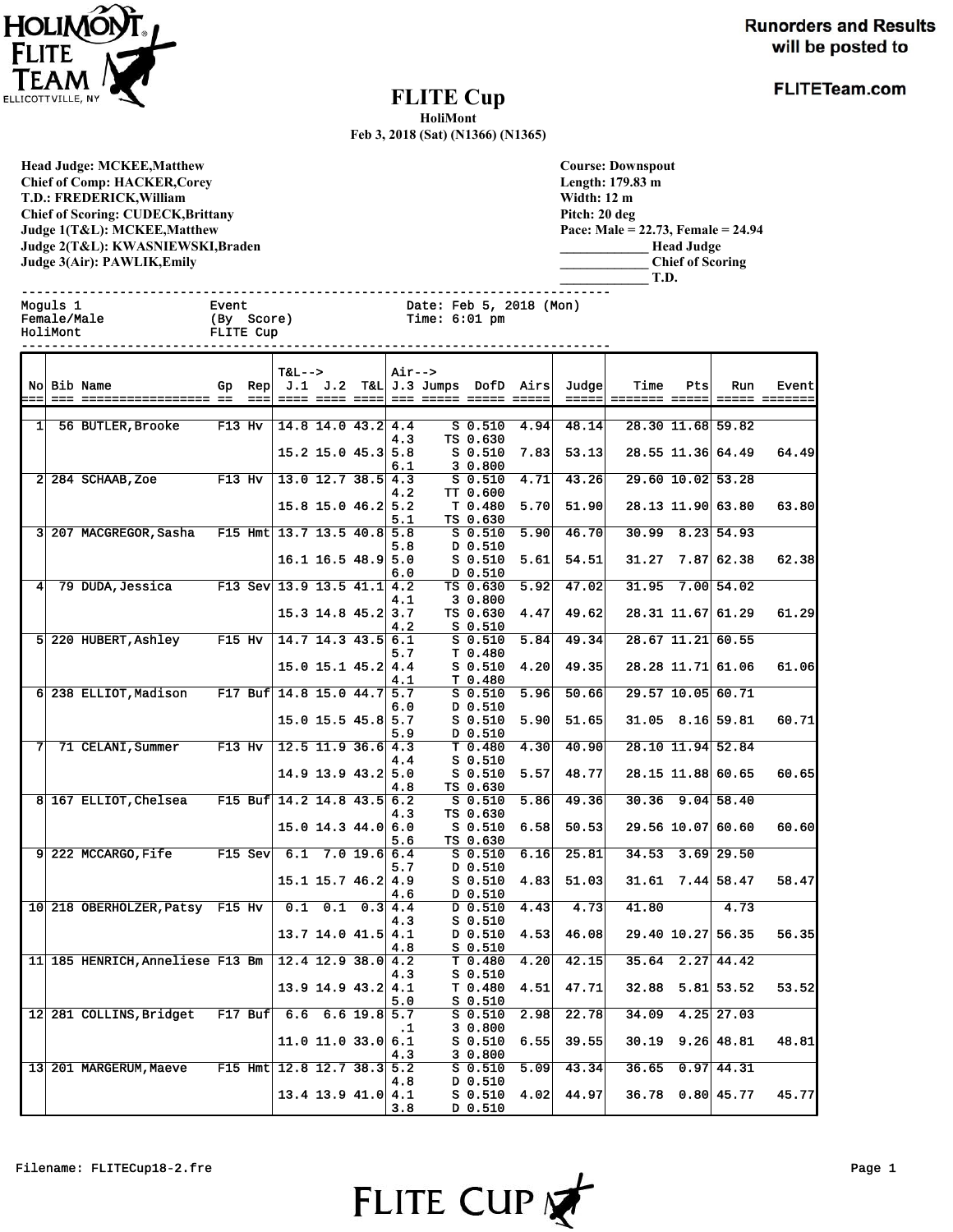HoliMont FLITE Cup

Moguls 1 Event Date: Feb 5, 2018 (Mon) Female/Male (By Score) Time: 6:01 pm

|                 |                                                  |                     |           | $T&L--$                      |                                                             |                  |                | Air-->             |                               |                             |       |                 |              |                      |            |
|-----------------|--------------------------------------------------|---------------------|-----------|------------------------------|-------------------------------------------------------------|------------------|----------------|--------------------|-------------------------------|-----------------------------|-------|-----------------|--------------|----------------------|------------|
|                 | No Bib Name                                      |                     | Gp Rep    |                              | J.1 J.2                                                     |                  |                | T&L J.3 Jumps DofD |                               | Airs                        | Judge | Time            | Pts          | Run                  | Event      |
|                 | $14$ 137 BIRD, Lexie                             | $F15$ Bm            | $==$      |                              | ==== ==== ====<br>$12.8$ 12.4 37.8 4.2                      |                  |                |                    | $S$ 0.510                     | $=$ $=$ $=$ $=$ $=$<br>3.65 | 41.45 | 34.99           |              | $==$<br>$3.10$ 44.55 | == ======= |
|                 |                                                  |                     |           |                              |                                                             |                  | 3.3            |                    | N 0.460                       |                             |       |                 |              |                      |            |
|                 |                                                  |                     |           |                              | $13.4$ 12.6 39.0 4.2                                        |                  | 2.6            |                    | $S$ 0.510<br>D 0.510          | 3.46                        | 42.46 | 35.45           |              | $2.51$ 44.97         | 44.97      |
|                 | 15 209 KELSCH, Sydney                            |                     |           | F15 Hmt $12.7$ 13.5 39.3 5.1 |                                                             |                  |                |                    | $S$ 0.510                     | 4.74                        | 44.04 | 39.02           |              | 44.04                |            |
|                 |                                                  |                     |           |                              |                                                             |                  | 4.2            |                    | D 0.510                       |                             |       |                 |              |                      |            |
|                 |                                                  |                     |           | 7.0                          |                                                             | $7.5$ 21.8 4.4   | 4.3            |                    | $S_0.510$<br>D 0.510          | 4.43                        | 26.18 | 38.60           |              | 26.18                | 44.04      |
|                 | 16 215 DOWNING, Genevieve F15 Hmt 13.2 12.6 38.7 |                     |           |                              |                                                             |                  | 5.5            |                    | S <sub>0.510</sub>            | 4.94                        | 43.64 | 37.94           |              | 43.64                |            |
|                 |                                                  |                     |           | 5.6                          |                                                             |                  | 4.2            |                    | $D$ 0.510                     |                             |       | $18.53$ 1:02.56 |              |                      |            |
|                 |                                                  |                     |           |                              |                                                             | $4.8$ 15.6 4.5   | 1.4            |                    | $S$ 0.510<br>N 0.460          | 2.93                        |       |                 |              | 18.53                | 43.64      |
|                 | 17 234 BARNUM Sophie                             | $F17$ Hv            |           |                              | $11.2$ 12.0 34.8 3.0                                        |                  |                |                    | N 0.460                       | 2.82                        | 37.62 | 39.32           |              | 37.62                |            |
|                 |                                                  |                     |           |                              | $13.0$ 13.6 39.9                                            |                  | 3.0<br>3.0     |                    | T 0.480<br>T <sub>0.480</sub> | 3.68                        | 43.58 | 40.00           |              | 43.58                | 43.58      |
|                 |                                                  |                     |           |                              |                                                             |                  | 4.4            |                    | $S_0.510$                     |                             |       |                 |              |                      |            |
|                 | 18 242 BARNUM, Sarah                             | $F13$ Hv            |           | 5.4                          |                                                             | $4.6$ 15.0 $4.1$ |                |                    | $T$ 0.480                     | 4.05                        | 19.05 | 43.36           |              | 19.05                |            |
|                 |                                                  |                     |           |                              | $11.6$ 12.2 35.7 5.0                                        |                  | 4.1            |                    | $S_0.510$<br>T 0.480          | 4.69                        | 40.39 | 46.07           |              | 40.39                | 40.39      |
|                 |                                                  |                     |           |                              |                                                             |                  | 4.5            |                    | $S_0.510$                     |                             |       |                 |              |                      |            |
|                 | 19 171 VICKERS, Abigail                          |                     |           | $F11$ Hmt $10.0$             |                                                             | $9.2$ 28.8 4.0   | 4.1            |                    | $T$ 0.480<br>$S_0.510$        | 4.01                        | 32.81 | 41.05           |              | 32.81                |            |
|                 |                                                  |                     |           |                              | $12.0$ 11.8 35.7 3.6                                        |                  |                |                    | T <sub>0.480</sub>            | 3.76                        | 39.46 | 40.57           |              | 39.46                | 39.46      |
|                 |                                                  |                     |           |                              |                                                             |                  | 4.0            |                    | $S$ 0.510                     |                             |       |                 |              |                      |            |
|                 | 20 241 VASILKO, Amelia                           |                     | $FI7$ Sev | 8.0                          |                                                             | $8.1$ 24.2 3.0   | 3.0            |                    | $S$ 0.510<br>N 0.460          | 2.91                        | 27.06 | 38.79           |              | 27.06                |            |
|                 |                                                  |                     |           |                              | $11.0$ 10.4 32.1 2.8                                        |                  |                |                    | N 0.460                       | 3.47                        | 35.57 | 38.29           |              | 35.57                | 35.57      |
|                 | 21 282 EMERLING, Brianna F11 Buf                 |                     |           |                              |                                                             | 9.428.12.0       | 4.3            |                    | $S$ 0.510<br>$T$ 0.480        |                             | 30.06 | 38.96           |              | 30.06                |            |
|                 |                                                  |                     |           | 9.3                          |                                                             |                  | 2.3            |                    | N 0.460                       | 2.01                        |       |                 |              |                      |            |
|                 |                                                  |                     |           |                              | $10.4$ 10.4 31.2 2.2                                        |                  |                |                    | S <sub>0.510</sub>            | 2.13                        | 33.33 | 43.56           |              | 33.33                | 33.33      |
|                 | $22$ 126 REID, Ava                               | $F09$ Bm            |           | 0.1                          | 0.1                                                         |                  | 2.2<br>0.31.0  |                    | N 0.460<br>$S$ 0.510          | 1.58                        | 1.88  | 50.24           |              | 1.88                 |            |
|                 |                                                  |                     |           |                              |                                                             |                  | 2.1            |                    | D 0.510                       |                             |       |                 |              |                      |            |
|                 |                                                  |                     |           | 9.4                          |                                                             | $8.9$ 27.5 4.0   |                |                    | $S$ 0.510                     | 3.42                        | 30.87 | 36.88           |              | $0.68$ 31.55         | 31.55      |
|                 | 23 172 SCHAFFNER, Olivia F11 Hv                  |                     |           | 8.2                          |                                                             | 8.024.32.0       | 3.0            |                    | N 0.460<br>T 0.480            | 1.88                        | 26.18 | 52.83           |              | 26.18                |            |
|                 |                                                  |                     |           |                              |                                                             |                  | 2.0            |                    | N 0.460                       |                             |       |                 |              |                      |            |
|                 |                                                  |                     |           | 0.1                          | 0.1                                                         |                  | 0.3 2.0<br>1.8 |                    | N 0.460<br>$S_0.510$          | 1.83                        |       | $2.13$ 1:03.48  |              | 2.13                 | 26.18      |
|                 | 24 149 OXLEY, Kate                               | $F15$ Bm            |           | 4.9                          |                                                             | $5.0$ 14.9 6.0   |                |                    | $S$ 0.510                     | 5.25                        | 20.10 | 52.43           |              | 20.10                |            |
|                 |                                                  |                     |           |                              |                                                             |                  | 4.3            |                    | D 0.510                       |                             |       |                 |              |                      |            |
|                 |                                                  |                     |           | 6.0                          |                                                             | 6.0 18.0         | 4.7<br>4.7     |                    | $S$ $0.510$<br>D 0.510        | 4.78                        | 22.78 | 47.82           |              | 22.78                | 22.78      |
|                 | 25 144 LARUSCH, Ella                             | $\overline{F09}$ Hv |           | 0.1                          | 0.1                                                         |                  | 0.3 1.9        |                    | N 0.460                       | 0.87                        |       | $1.17$ 1:22.01  |              | 1.17                 |            |
|                 |                                                  |                     |           | 6.8                          |                                                             | 6.0 19.2 2.0     | $\cdot$ 0      |                    | N 0.460                       | 1.78                        |       | $20.98$ 1:15.97 |              | 20.98                | 20.98      |
|                 |                                                  |                     |           |                              |                                                             |                  | 1.8            |                    | T 0.480                       |                             |       |                 |              |                      |            |
|                 | 26 191 MCCARGO.Lucille                           |                     | F13 Sev   | 6.1                          |                                                             | $5.4$ 17.3 3.2   |                |                    | N 0.460                       | 3.51                        | 20.76 | 39.96           |              | 20.76                |            |
|                 |                                                  |                     |           |                              | $0.7 \quad 0.7 \quad 2.1$                                   |                  | 4.0<br>3.0     |                    | $S_0.510$<br>N 0.460          | 3.26                        | 5.36  |                 | $34.15$ 4.18 | 9.54                 | 20.76      |
|                 |                                                  |                     |           |                              |                                                             |                  | 3.7            |                    | $S_0.510$                     |                             |       |                 |              |                      |            |
|                 | 27 246 KEEFE, Kathryn                            |                     | $F13$ Hmt | 0.7                          | 0.7                                                         | 2.1              | 3.5            |                    | $S_0.510$                     | 3.55                        | 5.65  | 38.53           |              | 5.65                 |            |
|                 |                                                  |                     |           | 1.9                          | 1.0                                                         |                  | 3.7<br>4.3 4.0 |                    | T 0.480<br>$S$ 0.510          | 3.72                        | 8.07  | 46.58           |              | 8.07                 | 8.07       |
|                 |                                                  |                     |           |                              |                                                             |                  | 3.5            |                    | T 0.480                       |                             |       |                 |              |                      |            |
|                 | 28 141 KEEFE, Elizabeth                          |                     | $F09$ Hmt | 0.1                          | 0.1                                                         |                  | 0.3 2.0<br>2.2 |                    | T 0.480<br>$S$ 0.510          | 2.08                        | 2.38  | 57.56           |              | 2.38                 |            |
|                 |                                                  |                     |           | 0.1                          | 0.1                                                         | 0.3              | 2.0            |                    | T 0.480                       | 1.97                        |       | $2.27$ 1:15.32  |              | 2.27                 | 2.38       |
|                 | 29 131 HACKER, Kylee                             |                     | F09 Hmt   | 0.1                          | 0.1                                                         | 0.3              | 2.2<br>2.1     |                    | N 0.460<br>$S$ 0.510          | 2.03                        | 2.33  | 58.61           |              | 2.33                 |            |
|                 |                                                  |                     |           |                              |                                                             |                  | 2.1            |                    | N 0.460                       |                             |       |                 |              |                      |            |
|                 |                                                  |                     |           |                              | $0.1\quad 0.1$                                              |                  | 0.3   2.0      |                    | N 0.460                       | 2.04                        | 2.34  | 56.03           |              | 2.34                 | 2.34       |
| 30 <sup>1</sup> | 72 PERRY, Remy                                   | F13 Hv              |           |                              |                                                             | dnf              | 2.2            |                    | S 0.510                       | dnf                         |       | (none)          |              | dnf                  |            |
|                 |                                                  |                     |           |                              |                                                             |                  |                |                    |                               |                             |       |                 |              |                      |            |
|                 |                                                  |                     |           | dns                          |                                                             | dns dns          |                |                    |                               | dns                         | dns   |                 |              | dns                  | dnf        |
|                 |                                                  |                     |           |                              |                                                             |                  |                |                    |                               |                             |       |                 |              |                      |            |
|                 | 1 230 HAMILTON, William M15 Hv                   |                     |           |                              | $16.2$ $\overline{16.8}$ $\overline{49.5}$ $\overline{6.5}$ |                  |                |                    | 30.700                        | 8.15                        | 57.65 |                 |              | 23.77 14.53 72.18    |            |
|                 |                                                  |                     |           |                              | $15.0$ 16.2 46.8 6.8                                        |                  | 6.8            |                    | TS 0.530<br>3 0.700           | 7.99                        | 54.79 |                 |              | 23.48 14.94 69.73    | 72.18      |
|                 |                                                  |                     |           |                              |                                                             |                  | 6.1            |                    | TS 0.530                      |                             |       |                 |              |                      |            |

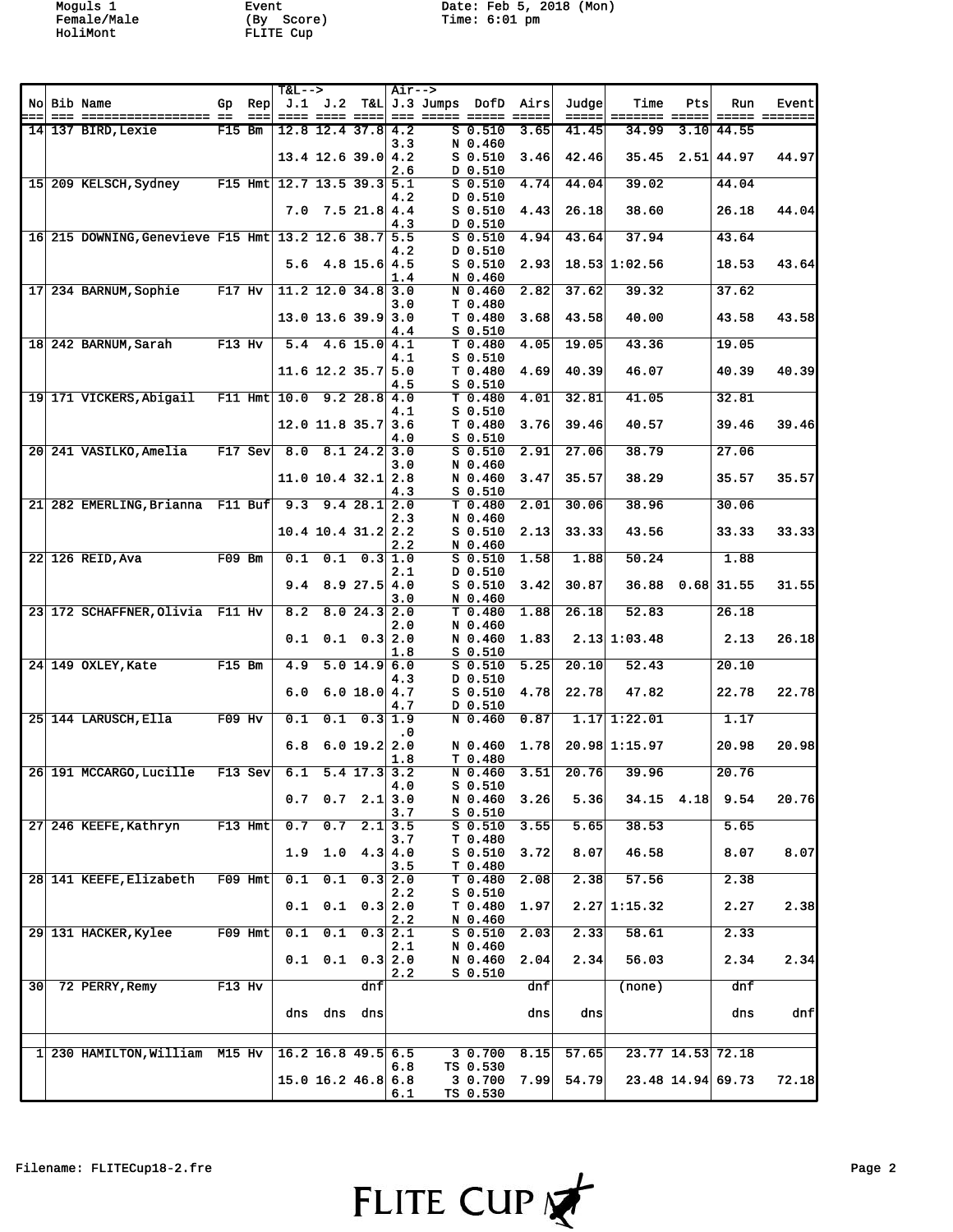HoliMont FLITE Cup

Moguls 1 Event Date: Feb 5, 2018 (Mon) Female/Male (By Score) Time: 6:01 pm

|     |                                                       |          |           |                            | <b>T&amp;L--&gt;</b>       |             | $\overline{\text{Air}} \rightarrow$ |                    |                             |                     |                    |                                                                  |       |                                                    |                   |
|-----|-------------------------------------------------------|----------|-----------|----------------------------|----------------------------|-------------|-------------------------------------|--------------------|-----------------------------|---------------------|--------------------|------------------------------------------------------------------|-------|----------------------------------------------------|-------------------|
|     | No Bib Name                                           | Gp       | Rep       |                            | J.1 J.2                    |             |                                     | T&L J.3 Jumps DofD |                             | Airs                | Judge              | Time                                                             | Pts   | Run                                                | Event             |
| === |                                                       |          | $==$      |                            | ==== ==== ====             |             |                                     |                    |                             | $=$ $=$ $=$ $=$ $=$ | $= = = = =$        | $\qquad \qquad \equiv \equiv \equiv \equiv \equiv \equiv \equiv$ | ===== | $\qquad \qquad \equiv \equiv \equiv \equiv \equiv$ | $= = = = = = = =$ |
|     | 2 223 SWANK, J. Colton                                |          | $M15$ Sev |                            | $16.2$ 16.7 49.3 6.4       |             | 6.4                                 |                    | 30.700<br>3p 0.730          | 9.15                | 58.50              | 27.95                                                            |       | $8.65$ 67.15                                       |                   |
|     |                                                       |          |           |                            | $16.9$ 17.3 51.3 6.6       |             |                                     |                    | 3 0.700                     | 9.14                | 60.44              |                                                                  |       | 25.81 11.66 72.10                                  | 72.10             |
|     |                                                       |          |           |                            |                            |             | 6.2                                 |                    | 3p 0.730                    |                     |                    |                                                                  |       |                                                    |                   |
|     | $3 232$ OXLEY, Evan                                   | M17 Bm   |           |                            | $15.4$ 16.0 $47.1$ 6.0     |             |                                     |                    | $S$ 0.410                   | 6.45                | 53.55              |                                                                  |       | 25.68 11.84 65.39                                  |                   |
|     |                                                       |          |           |                            | $16.4$ 17.2 50.4 6.1       |             | 5.7                                 |                    | 3 0.700<br>3 0.700          | 8.72                | 59.12              |                                                                  |       | 25.58 11.98 71.10                                  | 71.10             |
|     |                                                       |          |           |                            |                            |             | 6.1                                 |                    | 3p 0.730                    |                     |                    |                                                                  |       |                                                    |                   |
|     | 4 229 CROTTY, Brandon                                 |          |           | M15 Hmt 16.1 16.8 49.4 5.7 |                            |             |                                     |                    | TS 0.530                    | 7.29                | 56.64              |                                                                  |       | 26.11 11.24 67.88                                  |                   |
|     |                                                       |          |           |                            |                            |             | 6.1                                 |                    | 3 0.700                     |                     |                    |                                                                  |       |                                                    |                   |
|     |                                                       |          |           |                            | $16.4$ 16.8 49.8 6.0       |             |                                     |                    | TS 0.530                    | 8.08                | 57.88              |                                                                  |       | 25.06 12.71 70.59                                  | 70.59             |
|     | 5 192 ALVA Luke                                       | $M13$ Bm |           |                            | $13.8$ 12.9 40.1           |             | 7.0<br>5.0                          |                    | 3 0.700<br>TS 0.530         | 6.30                | 46.35              |                                                                  |       | 25.84 11.62 57.97                                  |                   |
|     |                                                       |          |           |                            |                            |             | 5.0                                 |                    | 3p 0.730                    |                     |                    |                                                                  |       |                                                    |                   |
|     |                                                       |          |           |                            | $17.0$ $17.1$ $51.2$ 6.1   |             |                                     |                    | TS 0.530                    | 7.43                | 58.58              |                                                                  |       | 25.65 11.88 70.46                                  | 70.46             |
|     |                                                       |          |           |                            |                            |             | 6.0                                 |                    | 3 0.700                     |                     |                    |                                                                  |       |                                                    |                   |
|     | 6 249 DARNLEY, Caleb                                  |          |           | M17 Hol 15.0 16.0 46.5 6.1 |                            |             | 5.8                                 |                    | TT 0.500<br>TTS 0.640       | 6.76                | 53.26              |                                                                  |       | 25.71 11.80 65.06                                  |                   |
|     |                                                       |          |           |                            | 16.1 17.1 49.8 5.8         |             |                                     |                    | 3 0.700                     | 6.53                | 56.33              |                                                                  |       | 25.42 12.21 68.54                                  | 68.54             |
|     |                                                       |          |           |                            |                            |             | 6.5                                 |                    | T 0.380                     |                     |                    |                                                                  |       |                                                    |                   |
|     | $7 140$ CLAUS, Jacob                                  | $M15$ Bm |           |                            | $16.4$ 17.1 50.3 5.9       |             |                                     |                    | TS 0.530                    | 5.28                | 55.53              |                                                                  |       | $25.46$ 12.15 67.68                                |                   |
|     |                                                       |          |           |                            | $14.0$ 15.0 $43.5$ 6.0     |             | 5.7                                 |                    | T 0.380<br>TS 0.530         | 6.03                | 49.53              |                                                                  |       | 25.20 12.52 62.05                                  | 67.68             |
|     |                                                       |          |           |                            |                            |             | 5.7                                 |                    | TT 0.500                    |                     |                    |                                                                  |       |                                                    |                   |
|     | 8 194 WILLARD, Alex                                   | $M13$ Bm |           |                            | $13.8$ 14.0 41.7           |             | 6.0                                 |                    | 3 0.700                     | 7.43                | 49.13              | 29.08                                                            |       | $7.06$ 56.19                                       |                   |
|     |                                                       |          |           |                            |                            |             | 6.1                                 |                    | TS 0.530                    |                     |                    |                                                                  |       |                                                    |                   |
|     |                                                       |          |           |                            | 16.6 16.0 48.9             |             | 5.6                                 |                    | 3 0.700                     | 6.38                | 55.28              |                                                                  |       | 26.35 10.90 66.18                                  | 66.18             |
|     | 9 221 DUDA, Tyler                                     |          | $M15$ Sev | 5.2                        |                            | 6.0 16.86.0 | 6.0                                 |                    | $S_0.410$<br>TS 0.530       | 4.72                | 21.52              | 29.78                                                            |       | $6.07$ 27.59                                       |                   |
|     |                                                       |          |           |                            |                            |             | 2.2                                 |                    | 3 0.700                     |                     |                    |                                                                  |       |                                                    |                   |
|     |                                                       |          |           |                            | $15.3$ 16.0 47.0 5.9       |             |                                     |                    | TS 0.530                    | 5.66                | 52.61              |                                                                  |       | 26.12 11.22 63.83                                  | 63.83             |
|     |                                                       |          |           |                            |                            |             | 6.2                                 |                    | $S_0.410$                   |                     |                    |                                                                  |       |                                                    |                   |
|     | 10 233 BALL, Colden                                   |          |           | M17 Buf 17.0 17.2 51.3     |                            |             | 5.0<br>5.3                          |                    | $S_0.410$<br>TS 0.530       | 4.85                | 56.15              | 29.76                                                            |       | 6.10 62.25                                         |                   |
|     |                                                       |          |           |                            | $16.4$ 17.1 50.3 4.3       |             |                                     |                    | $S_0.410$                   | 4.09                | 54.34              | 27.62                                                            |       | $9.11$ 63.45                                       | 63.45             |
|     |                                                       |          |           |                            |                            |             | 4.4                                 |                    | TS 0.530                    |                     |                    |                                                                  |       |                                                    |                   |
|     | 11 236 MCCARGO, Grant                                 |          |           | M17 Sev 16.8 16.5 49.9 5.7 |                            |             |                                     |                    | T 0.380                     | 4.12                | 54.07              | 28.66                                                            |       | 7.65 61.72                                         |                   |
|     |                                                       |          |           |                            |                            |             | 4.8                                 |                    | $S_0.410$<br>T 0.380        |                     | 50.10              |                                                                  |       | 26.00 11.39 61.49                                  | 61.72             |
|     |                                                       |          |           |                            | $15.3$ 16.3 47.4 2.7       |             | 4.1                                 |                    | $S_0.410$                   | 2.70                |                    |                                                                  |       |                                                    |                   |
|     | $12$ 235 PERRY, Liam                                  | M17 Hv   |           |                            | $15.8$ 15.4 46.8 4.6       |             |                                     |                    | $S$ 0.410                   | 4.44                | 51.24              | 29.40                                                            |       | 6.60 57.84                                         |                   |
|     |                                                       |          |           |                            |                            |             | 4.2                                 |                    | TTT 0.610                   |                     |                    |                                                                  |       |                                                    |                   |
|     |                                                       |          |           |                            | $16.0$ $16.0$ $48.0$ $5.4$ |             |                                     |                    | $S$ 0.410                   | 4.30                | 52.30              | 28.79                                                            |       | $7.46$ 59.76                                       | 59.76             |
|     | 13 217 WOODROW, Colin                                 |          |           | M15 Hmt 14.4 14.2 42.9 5.6 |                            |             | 5.5                                 |                    | T 0.380<br>$S_0.410$        | 5.47                | 48.37              | 31.49                                                            |       | $3.66$ 52.03                                       |                   |
|     |                                                       |          |           |                            |                            |             | 6.0                                 |                    | TS 0.530                    |                     |                    |                                                                  |       |                                                    |                   |
|     |                                                       |          |           |                            | $15.9$ 16.5 48.6 5.3       |             |                                     |                    | $S_0.410$                   | 4.50                | 53.10              | 29.49                                                            |       | $6.48$ 59.58                                       | 59.58             |
|     |                                                       |          |           |                            |                            |             | 4.4                                 |                    | TS 0.530                    |                     |                    |                                                                  |       |                                                    |                   |
| 14  | 13 ROBERTSON, Julian M13 Hmt   15.4 15.0 45.6 6.0     |          |           |                            |                            |             | 5.7                                 |                    | <b>TT 0.500</b><br>TS 0.530 | 6.02                | 51.62              | 28.82                                                            |       | 7.42 59.04                                         |                   |
|     |                                                       |          |           |                            | $14.7$ 14.8 44.3 4.7       |             |                                     |                    | $S_0.410$                   | 4.41                | 48.66              |                                                                  |       | 28.93 7.27 55.93                                   | 59.04             |
|     |                                                       |          |           |                            |                            |             | 4.7                                 |                    | TS 0.530                    |                     |                    |                                                                  |       |                                                    |                   |
|     | 15 174 COURTNEY, Ryan                                 |          |           | M15 Buf 15.1 16.0 46.7 4.2 |                            |             |                                     |                    | $S_0.410$                   | 3.36                | $\overline{50.01}$ | 28.79                                                            |       | $7.46$ 57.47                                       |                   |
|     |                                                       |          |           |                            | $11.7$ 12.7 36.6 5.1       |             | 4.0                                 |                    | K 0.410<br>$S_0.410$        | 3.73                | 40.33              | 28.53                                                            |       | $7.83 \, 48.16$                                    | 57.47             |
|     |                                                       |          |           |                            |                            |             | 4.0                                 |                    | $K$ 0.410                   |                     |                    |                                                                  |       |                                                    |                   |
|     | 16 225 MCGUIRE, Bryan                                 | M15 Bm   |           |                            | $13.2$ 14.0 40.8 4.3       |             |                                     |                    | T 0.380                     | 3.85                | 44.65              | 30.15                                                            |       | $5.55$ 50.20                                       |                   |
|     |                                                       |          |           |                            |                            |             | 4.2                                 |                    | TS 0.530                    |                     |                    |                                                                  |       |                                                    |                   |
|     |                                                       |          |           |                            | $15.0$ 15.4 45.6 5.4       |             | 4.7                                 |                    | T 0.380<br>TS 0.530         | 4.54                | 50.14              |                                                                  |       | 28.99 7.18 57.32                                   | 57.32             |
|     | 17 110 TYLER, Robert                                  | M15 Bm   |           |                            | $3.4$ 4.0 11.1 2.4         |             |                                     |                    | N 0.360                     | 0.86                | 11.96              |                                                                  |       | 26.94 10.07 22.03                                  |                   |
|     |                                                       |          |           |                            |                            |             | . 0                                 |                    |                             |                     |                    |                                                                  |       |                                                    |                   |
|     |                                                       |          |           |                            | $14.8$ 15.2 45.0 4.3       |             |                                     |                    | D 0.410                     | 3.35                | 48.35              |                                                                  |       | $28.20$ $8.29$ 56.64                               | 56.64             |
|     | 18 187 MANGANO, Michael M15 Buf 15.3 15.8 46.7        |          |           |                            |                            |             | 3.9<br>5.0                          |                    | K 0.410<br>T 0.380          | 4.03                | 50.68              | 30.02                                                            |       | 5.73 56.41                                         |                   |
|     |                                                       |          |           |                            |                            |             | 5.2                                 |                    | $S_0.410$                   |                     |                    |                                                                  |       |                                                    |                   |
|     |                                                       |          |           |                            | $15.1$ $14.7$ $44.7$ $5.8$ |             |                                     |                    | T 0.380                     | 4.53                | 49.23              | 28.95                                                            |       | 7.24 56.47                                         | 56.47             |
|     |                                                       |          |           |                            |                            |             | 5.7                                 |                    | $S_0.410$                   |                     |                    |                                                                  |       |                                                    |                   |
|     | 19 231 MARLEY, Christophe M17 Bm   13.0 13.2 39.3 5.2 |          |           |                            |                            |             |                                     |                    | 30.700<br>D 0.410           | 6.26                | 45.56              | 29.68                                                            |       | $6.21$ 51.77                                       |                   |
|     |                                                       |          |           |                            | $14.0$ 14.5 42.8 5.0       |             | 6.4                                 |                    | 3 0.700                     | 5.96                | 48.71              | 29.40                                                            |       | 6.60 55.31                                         | 55.31             |
|     |                                                       |          |           |                            |                            |             | 6.0                                 |                    | D 0.410                     |                     |                    |                                                                  |       |                                                    |                   |
|     | 20 269 KAVALEC, Jacob                                 |          |           | M15 Bmb 14.9 15.8 46.1 4.8 |                            |             |                                     |                    | $S_0.410$                   | 5.53                | 51.58              | 31.49                                                            |       | $3.66$ 55.24                                       |                   |

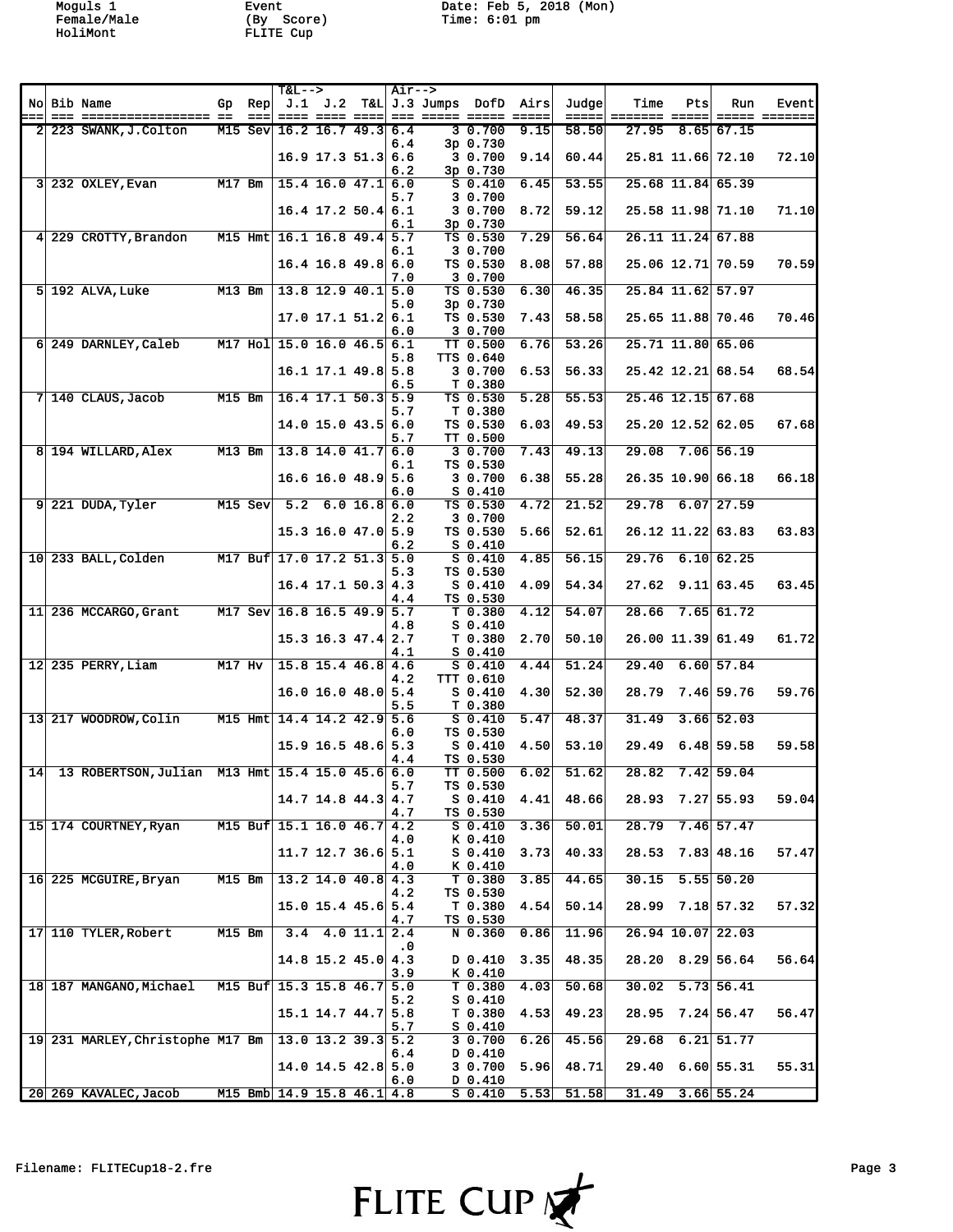HoliMont FLITE Cup

Moguls 1 Event Date: Feb 5, 2018 (Mon) Female/Male (By Score) Time: 6:01 pm

|  |                                                       |          |             | $T&L--$                           |                            |                 | $Air--$              |                 |                                 |                       |                 |        |              |                                                                |       |
|--|-------------------------------------------------------|----------|-------------|-----------------------------------|----------------------------|-----------------|----------------------|-----------------|---------------------------------|-----------------------|-----------------|--------|--------------|----------------------------------------------------------------|-------|
|  | No Bib Name                                           | Gp       | Rep<br>$==$ |                                   | J.1 J.2<br>==== ==== ====  |                 |                      | $T&L J.3$ Jumps | DofD                            | Airs<br>$= = = = = =$ | Judge <br>===== | Time   | Pts          | Run<br>$\begin{array}{cccccc} = & = & = & = & = & \end{array}$ | Event |
|  |                                                       |          |             |                                   |                            |                 | 5.1                  |                 | 30.700                          |                       |                 |        |              |                                                                |       |
|  |                                                       |          |             |                                   | $12.4$ 13.9 39.5 5.0       |                 | 5.0                  |                 | $S_0.410$<br>3 0.700            | 5.55                  | 45.00           |        |              | $32.82 \quad 1.79 \quad 46.79$                                 | 55.24 |
|  | 21 274 COLLINS, Aidan                                 |          |             | M17 Buf 10.3 11.7 33.0 4.3        |                            |                 | 3.7                  |                 | 30.700<br>N 0.360               | 4.34                  | 37.34           |        |              | 23.96 14.26 51.60                                              |       |
|  |                                                       |          |             | 8.0                               |                            | 9.025.56.2      |                      |                 | 3 0.700                         | 4.34                  | 29.84           |        |              | 23.00 15.61 45.45                                              | 51.60 |
|  | 22 227 ROBINSON, Jaden                                | $M15$ Bm |             |                                   | $11.1$ 12.4 35.3 4.4       |                 | $\cdot$ 0            |                 | 30.700                          | 3.08                  | 38.33           | 34.42  |              | 38.33                                                          |       |
|  |                                                       |          |             |                                   | $15.2$ 15.5 46.0 4.6       |                 | . 0                  |                 | T 0.380                         | 5.03                  | 51.08           | 35.90  |              | 51.08                                                          | 51.08 |
|  | 23 244 TYLER, Cal                                     | $M13$ Bm |             | 6.6                               |                            | $6.1$ 19.0 4.3  | 4.7                  |                 | 3 0.700<br>D 0.410              | 3.77                  | 22.82           | 36.46  |              | 22.82                                                          |       |
|  |                                                       |          |             |                                   | $13.8$ 14.5 42.5 4.2       |                 | 3.6                  |                 | SS 0.560<br>$S_0.410$           | 2.95                  | 45.40           | 31.10  |              | 4.21 49.61                                                     | 49.61 |
|  | 24 224 FERRINO, Samuel                                |          |             | M15 Buf $13.2$ 14.8 42.0 5.0      |                            |                 | 3.0                  |                 | D 0.410<br>T 0.380              | 3.82                  | 45.82           | 31.47  | 3.69         | 49.51                                                          |       |
|  |                                                       |          |             | 10.0                              |                            | $9.5$ 29.3 4.2  | 4.7                  |                 | $S_0.410$<br>T0.380             | 4.05                  | 33.30           | 30.74  |              | 4.72 38.02                                                     | 49.51 |
|  | 25 182 DELFORTE, Lucas                                | $M13$ Bm |             |                                   | $11.0$ 12.1 34.7 6.2       |                 | 6.0                  |                 | $S_0.410$<br>T <sub>0.380</sub> | 4.03                  | 38.68           | 30.46  |              | $5.11$ 43.79                                                   |       |
|  |                                                       |          |             |                                   | $13.2$ 12.7 38.8 5.0       |                 | 4.1<br>3.9           |                 | K 0.410<br>D 0.410<br>K 0.410   | 3.64                  | 42.49           | 29.36  |              | $6.66$ 49.15                                                   | 49.15 |
|  | 26 150 FLYNN, Brayden                                 | $M11$ Bm |             | 0.1                               | 0.1                        |                 | 0.3 6.2<br>$\cdot$ 1 |                 | $S_0.410$<br>N 0.360            | 2.57                  | 2.87            | (none) |              | 2.87                                                           |       |
|  |                                                       |          |             |                                   | $11.9$ 12.3 36.3 4.1       |                 | 4.0                  |                 | $S$ 0.410<br>$X$ 0.410          | 3.32                  | 39.62           | 27.51  | 9.27         | 48.89                                                          | 48.89 |
|  | 27 253 SPILLER, Max                                   | $M13$ Bm |             | 2.0                               |                            | $3.0$ $7.5$ 6.1 | 5.8                  |                 | DD 0.560<br>TS 0.530            | 6.48                  | 13.98           | 37.82  |              | 13.98                                                          |       |
|  |                                                       |          |             |                                   | $13.4$ 14.0 $41.1$ 4.8     |                 | 4.7                  |                 | D 0.410<br>TS 0.530             | 4.45                  | 45.55           |        |              | $32.06$ $2.86$ 48.41                                           | 48.41 |
|  | 28 250 VANDER PLOEG, Madd M13 Hol 3.0                 |          |             |                                   |                            | $4.4$ 11.1 4.4  | 4.0                  |                 | T 0.380<br>3 0.700              | 4.47                  | 15.57           | 38.60  |              | 15.57                                                          |       |
|  |                                                       |          |             |                                   | $14.0$ 14.5 42.8 4.8       |                 | 4.4                  |                 | T 0.380<br>3 0.700              | 4.90                  | 47.65           | 34.60  |              | 47.65                                                          | 47.65 |
|  | 29 240 ROCKENSUESS, Jude M17 Buf 12.3 12.2 36.8 5.0   |          |             |                                   |                            |                 | 3.7                  |                 | $S_0.410$<br>3 0.700            | 4.64                  | 41.39           | 34.41  |              | 41.39                                                          |       |
|  |                                                       |          |             |                                   | $13.2$ 13.9 40.7 5.1       |                 | 4.6                  |                 | $S_0.410$<br>3 0.700            | 5.31                  | 45.96           | 35.15  |              | 45.96                                                          | 45.96 |
|  | 30 219 SCHAFFNER, Chad                                | $M15$ Hv |             |                                   | $12.6$ 13.0 38.4 5.0       |                 | 4.5                  |                 | $S_0.410$<br>TS 0.530           | 4.43                  | 42.83           | 33.46  | 0.89         | 43.72                                                          |       |
|  |                                                       |          |             |                                   | $11.4$ 11.0 33.6 5.4       |                 | 5.0                  |                 | $S_0.410$<br>TS 0.530           | 4.86                  | 38.46           | 32.52  |              | 2.21   40.67                                                   | 43.72 |
|  | 31 156 KOTALIK, Andrew                                | $M11$ Bm |             |                                   | $13.2$ 12.8 39.0 3.0       |                 | 3.1                  |                 | $S_0.410$<br>D 0.410            | 2.50                  | 41.50           | 32.58  |              | $2.13$ 43.63                                                   |       |
|  |                                                       |          |             |                                   | $13.1$ $12.4$ $38.3$ $2.3$ |                 | 2.3                  |                 | $S_0.410$<br>N 0.360            | 1.76                  | 40.01           | 32.62  |              | $2.07$ 42.08                                                   | 43.63 |
|  | 32 143 EDWARDS, Christoph M09 Hv 11.5 11.0 33.8 4.0   |          |             |                                   |                            |                 | 4.0                  |                 | T0.380<br>$S_0$ 0.410           | 3.16                  | 36.91           | 30.86  |              | $4.55$ $41.46$                                                 |       |
|  |                                                       |          |             |                                   | $10.4$ 9.5 29.8 2.1        |                 | 4.0                  |                 | N 0.360<br>$S_0.410$            | 2.39                  | 32.24           |        |              | 31.36 3.85 36.09                                               | 41.46 |
|  | 33 173 MCDONALD, Tiller M15 Buf 5.0 5.2 15.3 4.3      |          |             |                                   |                            |                 | 3.6                  |                 | $S$ 0.410<br>T 0.380            | 3.12                  | 18.42           | 39.88  |              | 18.42                                                          |       |
|  |                                                       |          |             |                                   | $11.8$ 11.0 34.2 4.3       |                 | 3.0                  |                 | $S_0.410$<br>T 0.380            | 2.90                  | 37.10           | 39.49  |              | 37.10                                                          | 37.10 |
|  | 34 228 GLOGOWSKI, Aidan                               |          |             | M15 Buf $ 4.8 \t4.4 \t13.8   5.7$ |                            |                 | 5.8                  |                 | $S$ 0.410<br>T 0.380            | 4.53                  | 18.33           | 35.94  |              | 18.33                                                          |       |
|  |                                                       |          |             |                                   | $11.0$ 10.4 32.1 4.6       |                 | 4.3                  |                 | $S$ 0.410<br>T 0.380            | 3.51                  | 35.61           |        | $33.09$ 1.41 | 37.02                                                          | 37.02 |
|  | 35 179 PIRAIN, Reese                                  |          |             | M11 Sev 11.3 10.8 33.2 4.0        |                            |                 | 3.1                  |                 | $S$ 0.410<br>$K$ 0.410          | 2.91                  | 36.06           | 36.68  |              | 36.06                                                          |       |
|  |                                                       |          |             |                                   | $3.4$ $3.0$ $9.6$ 3.6      |                 | 1.3                  |                 | $S_0.410$<br>K 0.410            | 2.00                  | 11.60           | 38.35  |              | 11.60                                                          | 36.06 |
|  | 36 195 JELOVICH, Connor M13 Sev 11.0 11.2 33.3 4.1    |          |             |                                   |                            |                 | 2.4                  |                 | $S_0.410$<br>K 0.410            | 2.66                  | 35.96           | 43.41  |              | 35.96                                                          |       |
|  |                                                       |          |             |                                   | $2.0$ $2.0$ $6.0$ $4.1$    |                 | 2.0                  |                 | $S_0.410$<br>K 0.410            | 2.50                  | 8.50            | 41.40  |              | 8.50                                                           | 35.96 |
|  | $37 153$ DIFRANCESCO, Vince M11 Hmt $2.0$ 1.6 5.4 4.3 |          |             |                                   |                            |                 | 3.0                  |                 | $S$ 0.410<br>TS 0.530           | 3.35                  | 8.75            | 32.19  |              | $2.68$ 11.43                                                   |       |
|  |                                                       |          |             |                                   | 9.9 10.0 29.8 4.3          |                 | 4.3                  |                 | $S_0.410$<br>TS 0.530           | 4.03                  | 33.88           |        |              | $32.99$ 1.55 35.43                                             | 35.43 |
|  | 38 154 PENSON, Nathan                                 |          | $M11$ Hv    |                                   | $11.5$ 10.9 33.6 2.3       |                 | 2.1                  |                 | N 0.360<br>T 0.380              | 1.61                  | 35.21           | 39.91  |              | 35.21                                                          |       |